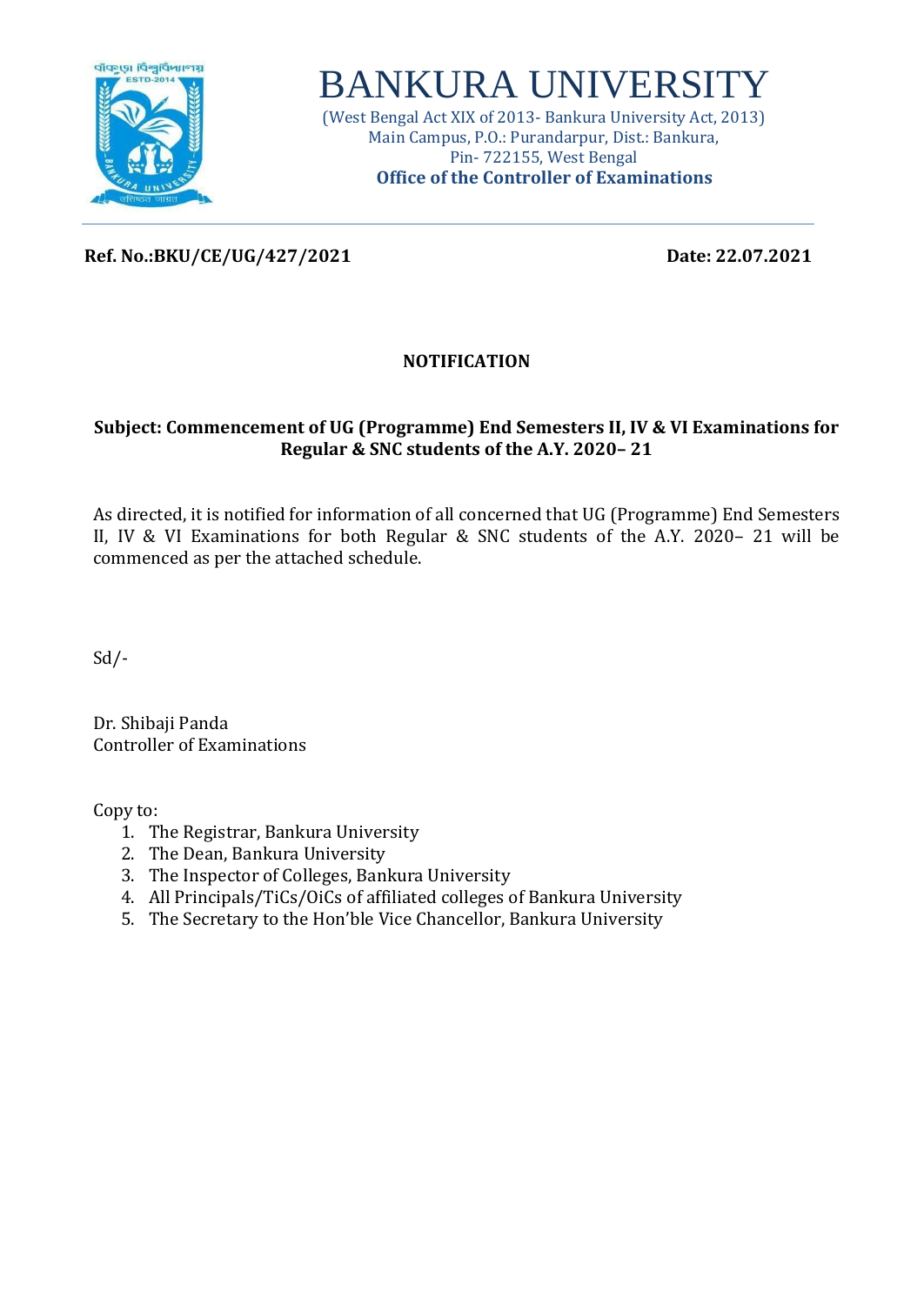

# BANKURA UNIVERSITY

## **OFFICE OF THE CONTROLLER OF EXAMINATIONS** Date.: 22.07.2021

**ROUTINE OF PROGRAMME END SEMESTERS - II, IV & VI THEORY EXAMINATIONS OF THE A.Y. 2020-21**

| DATE &<br><b>DAY</b>     | 9 A.M. - 11:00 A.M.                                             |                           |                                             | 11:30 A.M. - 1:30 P.M.                             |                                               |                                                               | 2 P.M. - 4 P.M.                  |                                                                         |                                       |
|--------------------------|-----------------------------------------------------------------|---------------------------|---------------------------------------------|----------------------------------------------------|-----------------------------------------------|---------------------------------------------------------------|----------------------------------|-------------------------------------------------------------------------|---------------------------------------|
|                          | <b>Semester II</b><br>(1st Half)                                | Semester IV (1st<br>Half) | <b>Semester VI</b><br>(1st Half)            | <b>Semester II</b><br>Half)                        | (2nd Semester IV<br>(2nd)<br>Half)            | <b>Semester VI</b><br>(2nd Half)                              | <b>Semester II</b><br>(3rd Half) | <b>Semester IV</b><br>(3rd)<br>Half)                                    | <b>Semester VI</b><br>(3rd Half)      |
| Monday,<br>02.08.2021    | ENVIRONMENTAL<br>SCIENCE(P),<br>NUTRITION(P),<br>MICROBILOGY(P) |                           |                                             |                                                    |                                               | BENGALI(P),<br>BOTANY(P),<br>COMMERCE(P)-1,<br>PHYSICS(P)     |                                  | GEOLOGY(P),<br><b>PHYSICAL</b><br>EDUCATION(P),<br><b>ECONOMICS (P)</b> |                                       |
| Tuesday,<br>03.08.2021   |                                                                 |                           | ENGLISH(P),<br>SANTALI(P),<br>PHYSIOLOGY(P) |                                                    | SANSKRIT(P),<br><b>COMPUTER</b><br>SCIENCE(P) |                                                               |                                  | BENGALI(P),<br>CHEMISTRY(P),<br>COMMERCE(P)-1                           |                                       |
| Wednesday,<br>04.08.2021 |                                                                 |                           |                                             | COMMERCE(P)-1                                      |                                               | GEOGRAPHY (P)                                                 | <b>MIL COMMUNICATION</b>         |                                                                         | SOCIOLOGY(P),<br>POLITICAL SCIENCE(P) |
| Thursday,<br>05.08.2021  | BENGALI(P),<br>CHEMISTRY(P)                                     |                           |                                             |                                                    |                                               | MATHEMATICS(P),<br>PHYSICAL<br>EDUCATION(P),<br>COMMERCE(P)-2 |                                  | SOCIOLOGY(P),<br>DEFENCE STUDIES(P),<br>ELECTRONICS(P)                  |                                       |
| Friday,<br>06.08.2021    | SOCIOLOGY(P)                                                    |                           |                                             |                                                    |                                               | MUSIC(P),<br>GEOLOGY(P)                                       |                                  | ENGLISH(P),<br>MATHEMATICS(P),<br>COMMERCE(P)-2,<br>SANTALI(P)          |                                       |
| Saturday,<br>07.08.2021  |                                                                 |                           |                                             | SANSKRIT(P)                                        |                                               | ENVIRONMENTAL<br>SCIENCE(P)                                   |                                  | HISTORY(P),<br>ZOOLOGY(P)                                               |                                       |
| Mondy,<br>09.08.2021     |                                                                 | Geography (P)             |                                             |                                                    |                                               | EDUCATION(P),<br>CHEMISTRY(P)                                 | PHYSICS(P),<br>PHILOSOPHY(P)     |                                                                         |                                       |
| Tuesday,<br>10.08.2021   |                                                                 |                           | PHILOSOPHY(P)                               | BOTANY(P),<br>ENGLISH(P)                           |                                               |                                                               |                                  | ENGLISH-2 (P) -<br>(Arts & Commerce),<br>ENVIRONMENTAL<br>SCIENCE(P)    |                                       |
| Wednesday,<br>11.08.2021 |                                                                 |                           |                                             | ENGLISH-1(P) - (Arts<br>& Commerce),<br>ZOOLOGY(P) |                                               |                                                               |                                  |                                                                         | SANSKRIT(P),<br>NUTRITION(P)          |
| Thursday,<br>12.08.2021  |                                                                 |                           |                                             | POLITICAL<br>SCIENCE(P)                            | BOTANY(P)                                     | MICROBIOLOGY(P)                                               |                                  | PHYSICAL EDUCATION<br>(P)                                               |                                       |